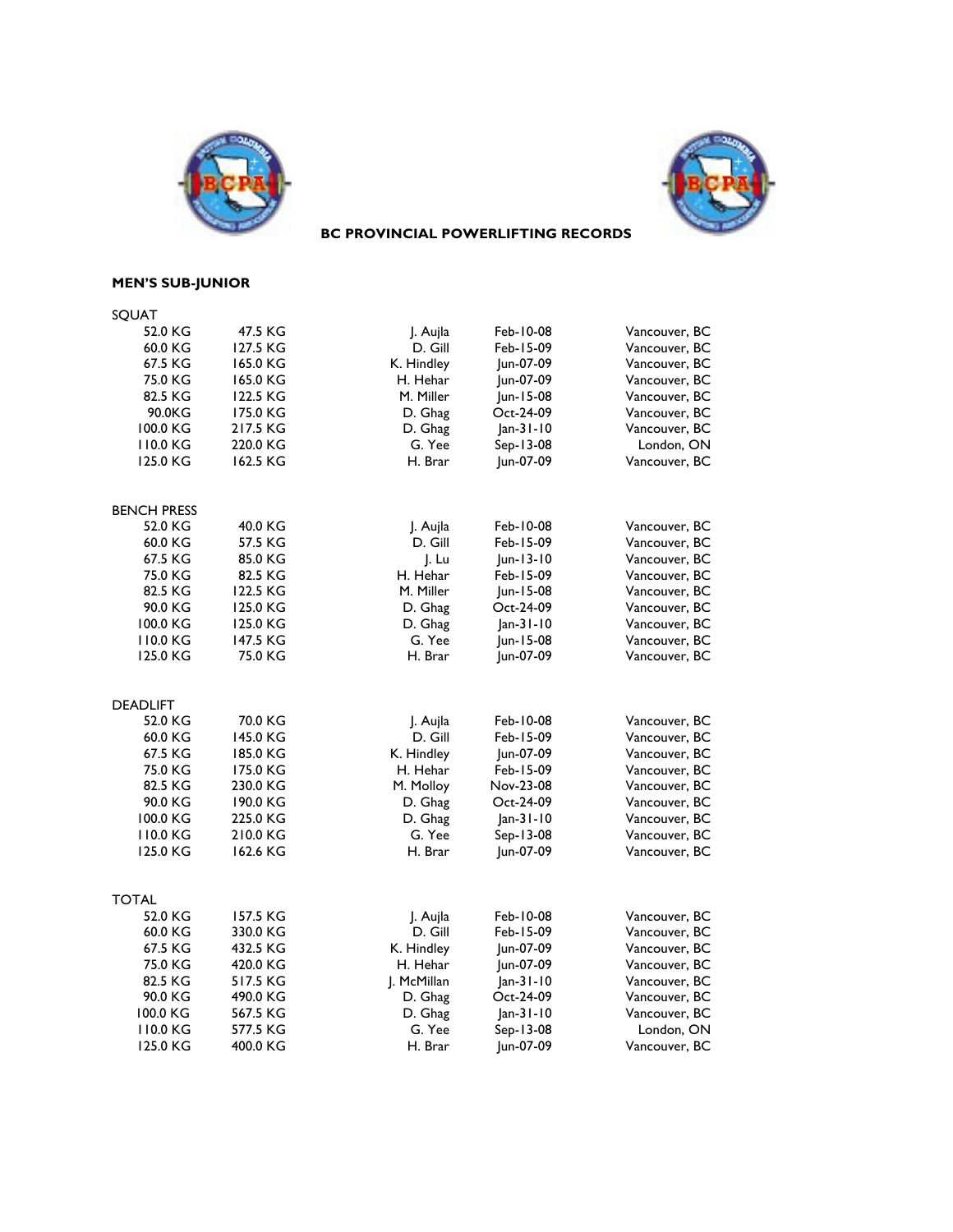# **MEN'S JUNIOR**

| SQUAT              |          |              |           |                 |
|--------------------|----------|--------------|-----------|-----------------|
| 52.0 KG            | 150.0 KG | L. Chow      | Jun-04-88 | Winnipeg, MB    |
| 56.0 KG            | 170.0 KG | L. Chow      | Oct-16-88 | Vancouver, BC   |
| 60.0 KG            | 207.5 KG | R. Laniec    | Mar-19-04 | Kitchener, ON   |
| 67.5 KG            | 225.0 KG | R. Laniec    | Nov-13-05 | Chilliwack, BC  |
| 75.0 KG            | 240.0 KG | G. Festing   | Feb-21-99 | Coquitlam, BC   |
| 82.5 KG            | 255.0 KG | J. Allard    | Nov-05-95 | Vancouver, BC   |
| 90.0 KG            | 265.0 KG | J. Allard    | May-10-96 | Leduc, AB       |
| 100.0 KG           | 275.0 KG | S. Mueller   | Feb-28-93 | Delta, BC       |
| 110.0 KG           | 300.0 KG | T. Buchman   | Apr-6-06  | Chilliwack, BC  |
| 125.0 KG           | 307.5 KG | S. Kaufman   | Mar-20-88 | Vancouver, BC   |
| 125.0 KG+          | 320.0 KG | S. Kaufman   | Oct-16-88 | Vancouver, BC   |
|                    |          |              |           |                 |
| <b>BENCH PRESS</b> |          |              |           |                 |
| 52.0 KG            | 137.5 KG | L. Chow      | Feb-21-88 | Surrey, BC      |
| 56.0 KG            | 142.5 KG | L. Chow      | Oct-16-88 | Vancouver, BC   |
| 60.0 KG            | 140.0 KG | R. Laniec    | Mar-19-04 | Kitchener, ON   |
| 67.5 KG            | 160.0 KG | R. Laniec    | Nov-13-05 | Chilliwack, BC  |
| 75.0 KG            | 160.0 KG | G. Festing   | Feb-21-99 | Coquitlam, BC   |
| 82.5 KG            | 153.5 KG | J. Allard    | Nov-05-95 | Vancouver, BC   |
| 90.0 KG            | 170.0 KG | G. Langfield | Mar-11-90 | Vancouver, BC   |
| 100.0 KG           | 180.0 KG | J. Allard    | Oct-19-96 | Grand Forks, BC |
| 110.0 KG           | 187.5 KG | J. Striefel  | Feb-23-97 | Vancouver, BC   |
| 125.0 KG           | 215.0 KG | J. Klassen   | Jun-13-10 | Vancouver, BC   |
| 125.0 KG+          | 197.5 KG | S. Kaufman   | Jun-05-88 | Winnipeg, MB    |
| <b>DEADLIFT</b>    |          |              |           |                 |
| 52.0 KG            | 182.5 KG | L. Chow      | Feb-21-88 | Surrey, BC      |
| 56.0 KG            | 205.0 KG | L. Chow      | Oct-16-88 | Vancouver, BC   |
| 60.0 KG            | 205.0 KG | R. Laniec    | Mar-19-04 | Kitchener, ON   |
| 67.5 KG            | 227.5 KG | R. Laniec    | Nov-13-05 | Chilliwack, BC  |
| 75.0 KG            | 250.0 KG | G. Festing   | Feb-21-99 | Coquitlam, BC   |
| 82.5 KG            | 253.5 KG | C. Nguyen    | Apr-06-02 | Vancouver, BC   |
| 90.0 KG            | 262.5 KG | J. Allard    | May-18-96 | Leduc, AB       |
| 100.0 KG           | 277.5 KG | S. Lakusta   | Oct-17-87 | Vancouver, BC   |
| 110.0 KG           | 288.5 KG | J. Striefel  | Feb-23-97 | Vancouver, BC   |
| 125.0 KG           | 305.0 KG | J. Klassen   | Jun-13-10 | Vancouver, BC   |
| 125.0 KG+          | 287.5 KG | S. Kaufman   | Oct-16-88 | Vancouver, BC   |
|                    |          |              |           |                 |
| <b>TOTAL</b>       |          |              |           |                 |
| 52.0 KG            | 455.0 KG | L. Chow      | Jun-04-88 | Winnipeg, MB    |
| 56.0 KG            | 517.5 KG | L. Chow      | Oct-16-88 | Vancouver, BC   |
| 60.0 KG            | 552.5 KG | R. Laniec    | Mar-19-04 | Kitchener, ON   |
| 67.5 KG            | 607.5 KG | R. Laniec    | Nov-13-05 | Chilliwack, BC  |
| 75.0 KG            | 645.0 KG | G. Festing   | Feb-21-99 | Coquitlam, BC   |
| 82.5 KG            | 660.0 KG | J. Allard    | Nov-05-95 | Vancouver, BC   |
| 90.0 KG            | 682.5 KG | J. Allard    | May-18-96 | Leduc, AB       |
| 100.0 KG           | 700.0 KG | J. Allard    | Oct-19-96 | Grand Forks, BC |
| 110.0 KG           | 750.0 KG | T. Buchman   | Apr-6-06  | Chilliwack, BC  |
| 125.0 KG           | 800.0 KG | J. Klassen   | Jun-13-10 | Vancouver, BC   |
| 125.0 KG+          | 800.0 KG | S. Kaufman   | Oct-16-88 | Vancouver, BC   |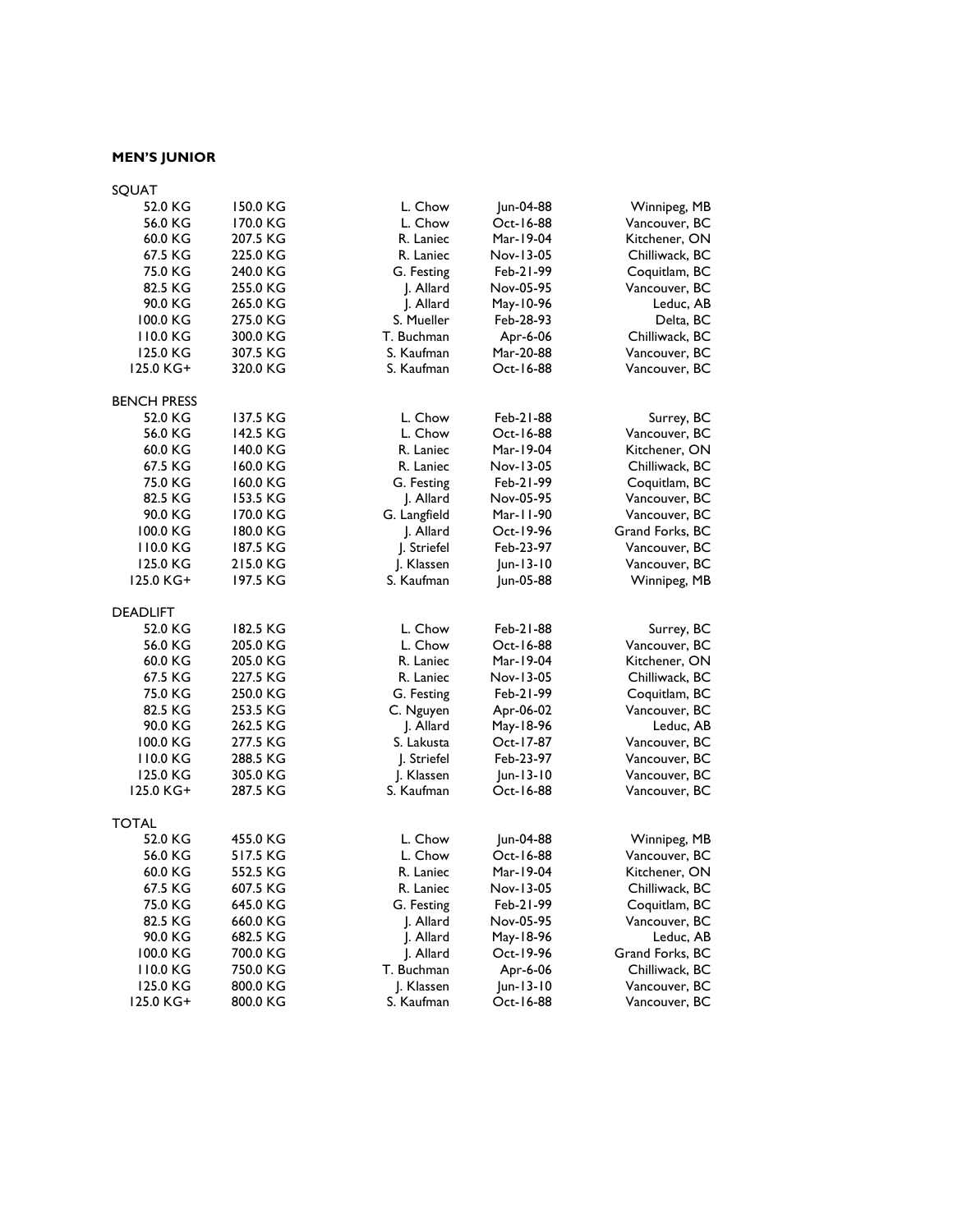### **MEN'S OPEN**

| SQUAT              |          |                   |           |                     |
|--------------------|----------|-------------------|-----------|---------------------|
| 52.0 KG            | 150.0 KG | L. Chow           | Jun-04-88 | Winnipeg, MB        |
| 56.0 KG            | 182.5 KG | L. Chow           | Mar-12-89 | Vancouver, BC       |
| 60.0 KG            | 207.5 KG | R. Laniec         | Mar-19-04 | Kitchener, ON       |
| 67.5 KG            | 237.5 KG | R. Laniec         | Apr-03-09 | Moose Jaw, SK       |
| 75.0 KG            | 255.0 KG | <b>B.</b> Hindley | Mar-01-98 | Nanaimo, BC         |
| 82.5 KG            | 255.0 KG | J. Allard         | Nov-05-95 | Vancouver, BC       |
| 90.0 KG            | 277.5 KG | R. Doern          | Feb-21-99 | Coquitlam, BC       |
| 100.0 KG           | 315.0 KG | J. Oliveira       | Oct-02-09 | Ostrava, Czech R.   |
| 110.0 KG           | 301.0 KG | P. Atwal          | Jan-28-07 | Vancouver, BC       |
| 125.0 KG           | 342.5 KG | E. Brost          | May-18-97 | Toronto, ON         |
| 125.0 KG+          | 320.0 KG | S. Kaufman        | Oct-16-88 | Vancouver, BC       |
| <b>BENCH PRESS</b> |          |                   |           |                     |
| 52.0 KG            | 137.5 KG | L. Chow           | Feb-21-88 | Surrey, BC          |
| 56.0 KG            | 142.5 KG | L. Chow           | Oct-16-88 | Vancouver, BC       |
| 60.0 KG            | 140.0 KG | R. Laniec         | Mar-19-04 | Kitchener, ON       |
| 67.5 KG            | 162.5 KG | R. Laniec         | Apr-03-09 | Moose Jaw, SK       |
| 75.0 KG            | 180.0 KG | R. Marshall       | Jun-07-09 | Vancouver, BC       |
| 82.5 KG            | 177.5 KG | A. Bryant         | Sep-30-09 | Ostrava, Czec. Rep. |
| 90.0 KG            | 190.0 KG | J. Arnold         | Feb-21-99 | Coquitlam, BC       |
| 100.0 KG           | 225.0 KG | T. Tomra          | Nov-13-05 | Chilliwack, BC      |
| 110.0 KG           | 242.5 KG | G. Chasse         | Jun-26-05 | Vancouver, BC       |
| 125.0 KG           | 240.0 KG | E. Brost          | May-18-97 | Toronto, ON         |
| 125.0 KG+          | 237.5 KG | R. Nowazek        | Oct-28-93 | Hamilton, ON        |
| <b>DEADLIFT</b>    |          |                   |           |                     |
| 52.0 KG            | 182.5 KG | L. Chow           | Feb-21-88 | Surrey, BC          |
| 56.0 KG            | 215.0 KG | L. Chow           | May-06-89 | Vancouver, BC       |
| 60.0 KG            | 207.5 KG | L. Chow           | Feb-12-89 | Surrey, BC          |
| 67.5 KG            | 230.0 KG | V. Courville      | Feb-23-97 | Vancouver, BC       |
| 75.0 KG            | 265.0 KG | <b>B.</b> Hindley | Apr-18-04 | Vancouver, BC       |
| 82.5 KG            | 272.5 KG | R. Postnikoff     | Jul-27-91 | Greenwood, BC       |
| 90.0 KG            | 297.5 KG | R. Wilson         | Oct-10-93 | Chilliwack, BC      |
| 100.0 KG           | 300.0 KG | S. Repole         | Feb-27-94 | Delta, BC           |
| 110.0 KG           | 315.0 KG | D. MacLellan      | Apr-22-01 | Coquitlam, BC       |
| 125.0 KG           | 340.0 KG | E. Brost          | May-18-97 | Toronto, ON         |
| 125.0 KG+          | 287.5 KG | S. Kaufman        | Oct-16-88 | Vancouver, BC       |
|                    |          |                   |           |                     |
| <b>TOTAL</b>       |          |                   |           |                     |
| 52.0 KG            | 455.0 KG | L. Chow           | Jun-04-88 | Winnipeg, MB        |
| 56.0 KG            | 530.0 KG | L. Chow           | May-06-89 | Vancouver, BC       |
| 60.0 KG            | 552.5 KG | R. Laniec         | Mar-19-04 | Kitchener, ON       |
| 67.5 KG            | 610.0 KG | R. Laniec         | Apr-03-09 | Moose Jaw, SK       |
| 75.0 KG            | 680.0 KG | R. Marshall       | Jun-07-09 | Vancouver, BC       |
| 82.5 KG            | 662.5 KG | J. Dougall        | Nov-9-03  | Chilliwack, BC      |
| 90.0 KG            | 747.5 KG | J. Arnold         | Feb-21-99 | Coquitlam, BC       |
| 100.0 KG           | 800.0 KG | J. Oliveira       | Oct-02-09 | Quebec City, Que    |
| 110.0 KG           | 771.0 KG | P. Atwal          | Jan-28-07 | Vancouver, BC       |
| 125.0 KG           | 922.5 KG | E. Brost          | May-18-97 | Toronto, ON         |
| 125.0 KG+          | 815.0 KG | R. Nowazek        | Jun-16-90 | Surrey, BC          |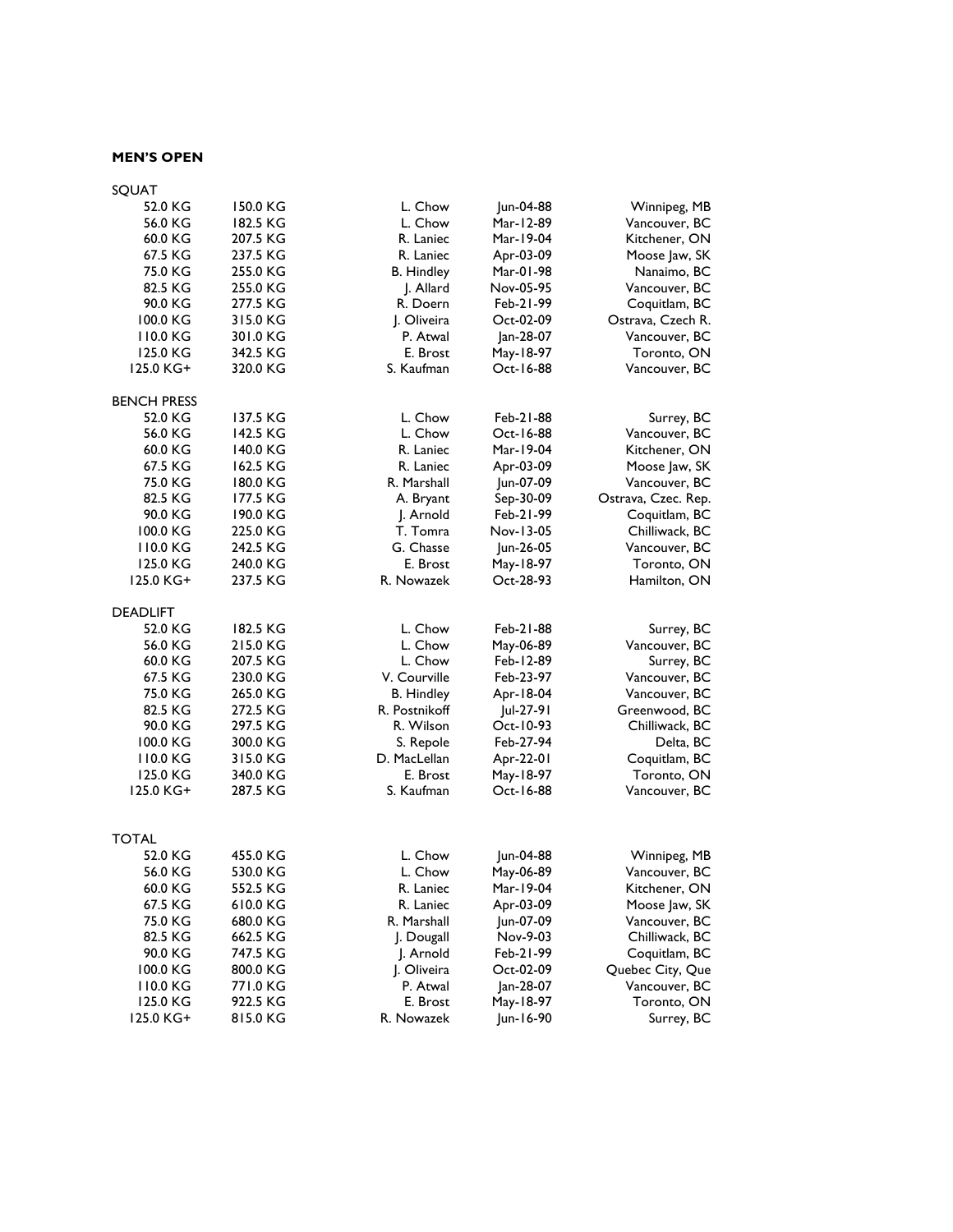### **MEN'S MASTER 1**

| SQUAT              |          |                    |           |                     |
|--------------------|----------|--------------------|-----------|---------------------|
| 56.0 KG            | 140.0 KG | G. McCreath        | Apr-16-88 | Ottawa, ON          |
| 60.0 KG            | 140.0 KG | G. McCreath        | Oct-22-89 | Vancouver, BC       |
| 67.5 KG            | 205.0 KG | <b>B.</b> Brothers | Jun-03-07 | Vancouver, BC       |
| 75.0 KG            | 250.0 KG | R. Marshall        | Jun-07-09 | Vancouver, BC       |
| 82.5 KG            | 252.5 KG | B. Hindley         | Nov-13-10 | Vancouver, BC       |
| 90.0 KG            | 267.5 KG | G. Langfield       | Jun-07-09 | Vancouver, BC       |
| 100.0 KG           | 315.0 KG | J. Oliveira        | Oct-02-09 | Ostrava, Czech R.   |
| 110.0 KG           | 275.0 KG | W. Quayle          | Jun-03-07 | Vancouver, BC       |
| 125.0 KG           | 237.5 KG | A. Dirkin          | Jun-15-08 | Vancouver, BC       |
| 125.0 KG+          | 310.0 KG | R. Nowazek         | Mar-10-91 | Chilliwack, BC      |
| <b>BENCH PRESS</b> |          |                    |           |                     |
| 56.0 KG            | 90.0 KG  | G. McCreath        | Mar-11-90 | Vancouver, BC       |
| 60.0 KG            | 92.5 KG  | G. McCreath        | Oct-22-89 | Vancouver, BC       |
| 67.5 KG            | 110.0 KG | B. Pryor           | Apr-06-02 | Vancouver, BC       |
| 75.0 KG            | 180.0 KG | R. Marshall        | Jun-07-09 | Vancouver, BC       |
| 82.5 KG            | 177.5 KG | A. Bryant          | Sep-30-09 | Ostrava, Czec. Rep. |
| 90.0 KG            | 207.5 KG | G. Langfield       | Jun-07-09 | Vancouver, BC       |
| 100.0 KG           | 225.0 KG | T. Tomra           | Nov-13-05 | Chilliwack, BC      |
| 110.0 KG           | 192.5 KG | W. Quayle          | Jun-03-07 | Vancouver, BC       |
| 125.0 KG           | 225.0 KG | <b>B.Nickoli</b>   | Feb-12-06 | Vancouver, BC       |
| 125.0 KG+          | 237.5 KG | R. Nowazek         | Oct-28-93 | Hamilton, ON        |
| <b>DEADLIFT</b>    |          |                    |           |                     |
| 56.0 KG            | 175.0 KG | G. McCreath        | Apr-06-90 | Riverside, Calf     |
| 60.0 KG            | 175.0 KG | G. McCreath        | Oct-22-89 | Vancouver, BC       |
| 67.5 KG            | 220.0 KG | <b>B.</b> Brothers | Jun-03-07 | Vancouver, BC       |
| 75.0 KG            | 265.0 KG | <b>B.</b> Hindley  | Apr-18-04 | Vancouver, BC       |
| 82.5 KG            | 257.5 KG | <b>B.</b> Harrison | Feb-21-99 | Coquitlam, BC       |
| 90.0 KG            | 250.0 KG | <b>B.</b> Merriman | Oct-22-89 | Vancouver, BC       |
| 100.0 KG           | 287.5 KG | D. Bassett         | Mar-10-91 | Chilliwack, BC      |
| 110.0 KG           | 265.0 KG | D. Miller          | Jun-07-09 | Vancouver, BC       |
| 125.0 KG           | 253.0 KG | A. Dirkin          | Jan-28-07 | Vancouver, BC       |
| 125.0 KG+          | 257.5 KG | T.Vandergrift      | Apr-18-04 | Vancouver, BC       |
| <b>TOTAL</b>       |          |                    |           |                     |
| 56.0 KG            | 405.0 KG | G. McCreath        | Apr-06-90 | Riverside, Calf     |
| 60.0 KG            | 407.5 KG | G. McCreath        | Oct-22-89 | Vancouver, BC       |
| 67.5 KG            | 527.5 KG | <b>B.</b> Brothers | Jun-03-07 | Vancouver, BC       |
| 75.0 KG            | 680.0 KG | R. Marshall        | Jun-07-09 | Vancouver, BC       |
| 82.5 KG            | 622.5 KG | <b>B.</b> Hindley  | Nov-13-10 | Vancouver, BC       |
| 90.0 KG            | 702.5 KG | G. Langfield       | Jun-07-09 | Vancouver, BC       |
| 100.0 KG           | 800.0 KG | J. Oliveira        | Apr-10-10 | Quebec City. Que    |
| 110.0 KG           | 723.5 KG | W. Quayle          | Jun-03-07 | Vancouver, BC       |
| 125.0 KG           | 690.0 KG | <b>B. Nickoli</b>  | Feb-12-06 | Vancouver, BC       |
| 125.0 KG+          | 785.0 KG | R. Nowazek         | Mar-10-91 | Chilliwack, BC      |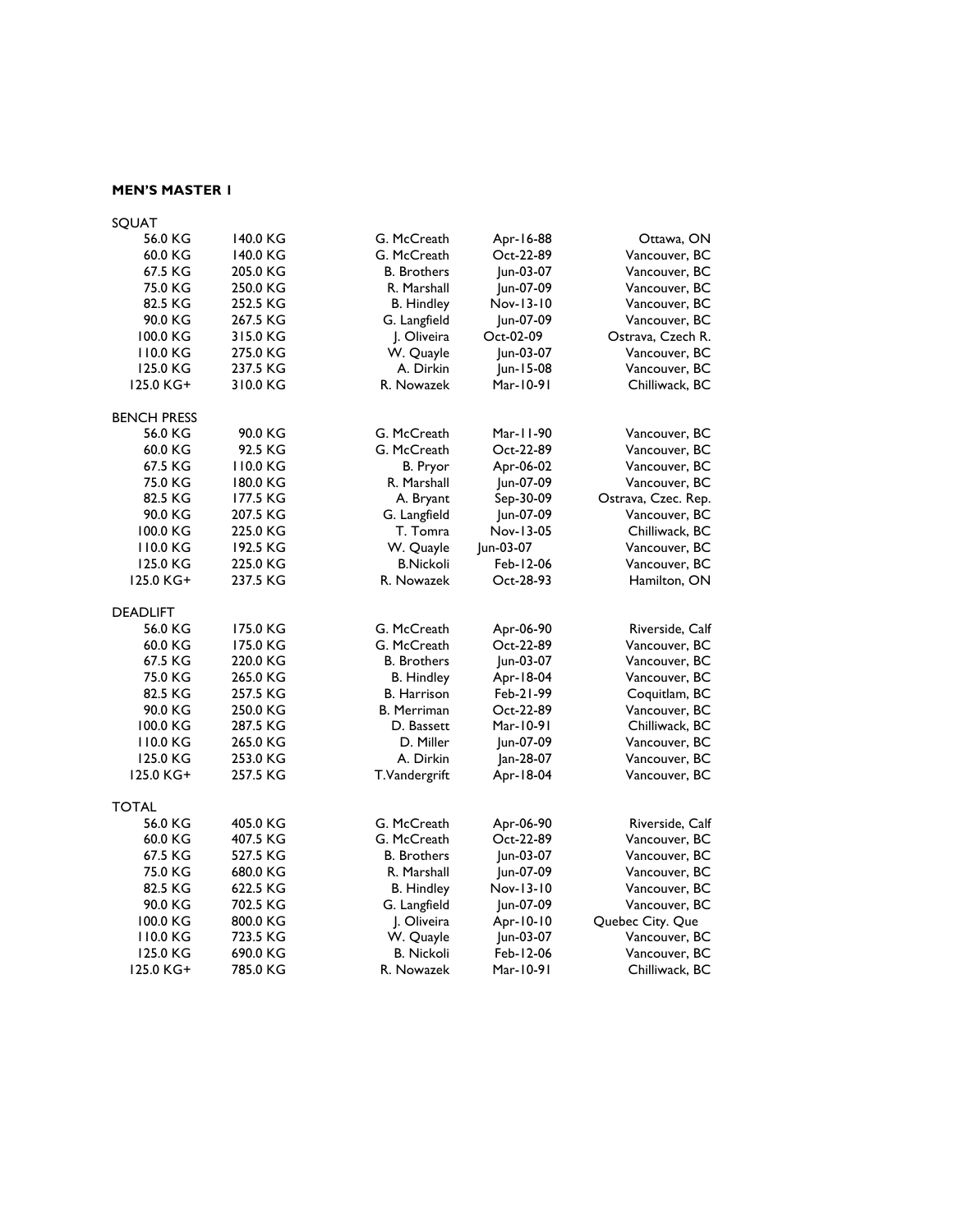### **MEN'S MASTER II**

| <b>SOUAT</b>       |          |                   |             |                    |
|--------------------|----------|-------------------|-------------|--------------------|
| 67.5 KG            | 120.0 KG | D. Lovell         | Jun-07-09   | Vancouver, BC      |
| 75.0 KG            | 245.0 KG | <b>B.</b> Hindley | Jun-03-07   | St. Catherines, ON |
| 82.5 KG            | 252.5 KG | <b>B.</b> Hindley | Nov-13-10   | Vancouver, BC      |
| 90.0 KG            | 237.5 KG | W. Dengler        | $Jan-31-10$ | Vancouver, BC      |
| 100.0 KG           | 237.5 KG | W. Dengler        | Jun-13-10   | Vancouver, BC      |
| 110.0 KG           | 227.5 KG | D. Froese         | Jun-07-09   | Vancouver, BC      |
| 125.0 KG+          | 230.0 KG | R. Smith          | Oct-12-03   | Regina, SK         |
| <b>BENCH PRESS</b> |          |                   |             |                    |
| 67.5 KG            | 72.5 KG  | D. Lovell         | Feb-15-09   | Vancouver, BC      |
| 75.0 KG            | 130.0 KG | <b>B.</b> Hindley | Jun-03-07   | Vancouver, BC      |
| 82.5 KG            | 140.0 KG | M. Vezina         | Apr-03-09   | Moose Jaw, SK      |
| 90.0 KG            | 147.5 KG | M. Vezina         | Apr-10-10   | Quebec City, Que   |
| 100.0 KG           | 130.0 KG | W. Dengler        | Apr-10-10   | Quebec City, Que   |
| 110.0 KG           | 192.5 KG | W. Quayle         | Jun-03-07   | Vancouver, BC      |
| 125.0 KG+          | 205.0 KG | R. Smith          | Oct-12-03   | Regina, SK         |
| <b>DEADLIFT</b>    |          |                   |             |                    |
| 67.5 KG            | 185.0 KG | D. Lovell         | Jun-07-09   | Vancouver, BC      |
| 75.0 KG            | 250.0 KG | <b>B.</b> Hindley | Jun-03-07   | Vancouver, BC      |
| 82.5 KG            | 250.0 KG | <b>B.</b> Hindley | Apr-10-10   | Quebec City, Que   |
| 90.0 KG            | 232.5 KG | W. Dengler        | Sep-29-10   | Pilsen, Czech Rep  |
| 100.0 KG           | 235.0 KG | W. Dengler        | Jun-13-10   | Vancouver, BC      |
| 110.0 KG           | 245.0 KG | D. Froese         | lan-28-07   | Vancouver, BC      |
| 125.0 KG+          | 240.0 KG | R. Smith          | Oct-12-03   | Regina, SK         |
|                    |          |                   |             |                    |
| <b>TOTAL</b>       |          |                   |             |                    |
| 67.5 KG            | 372.5 KG | D. Lovell         | Jun-07-09   | Vancouver, BC      |
| 75.0 KG            | 625.0 KG | <b>B.</b> Hindley | Jun-03-07   | Vancouver, BC      |
| 82.5 KG            | 622.5 KG | <b>B.</b> Hindley | Nov-13-10   | Vancouver, BC      |
| 90.0 KG            | 582.5 KG | M. Vezina         | Jun-15-08   | Vancouver, BC      |
| 100.0 KG           | 602.5 KG | W. Dengler        | $ un-13-10$ | Vancouver, BC      |
| 110.0 KG           | 632.5 KG | D. Froese         | lan-28-07   | Vancouver, BC      |
| 125.0 KG+          | 670.0 KG | R. Smith          | Mar-15-03   | Winnipeg, MB       |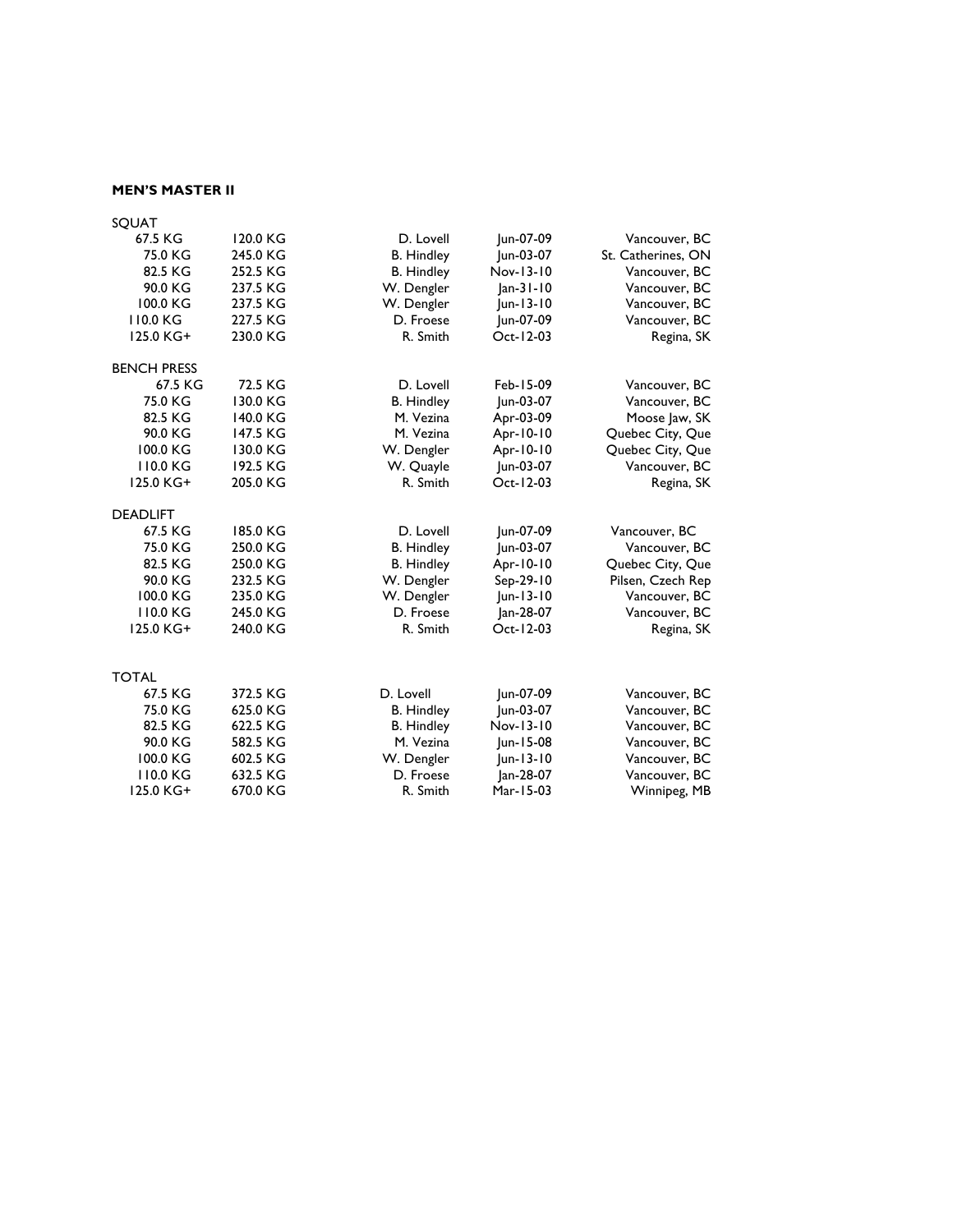#### **MEN'S MASTER III**

|               |                 |             |          | SQUAT              |
|---------------|-----------------|-------------|----------|--------------------|
| Vancouver, BC | Nov-13-10       | F. Harrison | 150.0 KG | 90.0 KG            |
| Regina, SK    | $Oct - 12 - 03$ | R. Smith    | 230.0 KG | 125.0 KG+          |
|               |                 |             |          | <b>BENCH PRESS</b> |
| Vancouver, BC | Nov-13-10       | F. Harrison | 140.0 KG | 90.0 KG            |
| Regina, SK    | $Oct-12-03$     | R. Smith    | 205.0 KG | 125.0 KG+          |
|               |                 |             |          | <b>DEADLIFT</b>    |
| Vancouver, BC | $Nov-13-10$     | F. Harrison | 190.0 KG | 90.0 KG            |
| Regina, SK    | Oct-12-03       | R. Smith    | 240.0 KG | 125.0 KG+          |
|               |                 |             |          | <b>TOTAL</b>       |
| Vancouver, BC | Nov-13-10       | F. Harrison | 480.0 KG | 90.0 KG            |
| Winnipeg, MB  | Mar-15-03       | R. Smith    | 670.0 KG | 125.0 KG+          |
|               |                 |             |          |                    |

### **MEN'S MASTER IV**

| <b>SOUAT</b>                   |          |         |           |               |
|--------------------------------|----------|---------|-----------|---------------|
| 100.0 KG                       | 185.0 KG | D. Gill | Feb-10-08 | Vancouver, BC |
| <b>BENCH PRESS</b><br>100.0 KG | 135.0 KG | D. Gill | Feb-10-08 | Vancouver, BC |
| <b>DEADLIFT</b><br>100.0 KG    | 200.0 KG | D. Gill | Feb-10-08 | Vancouver, BC |
| <b>TOTAL</b><br>100.0 KG       | 520.0 KG | D. Gill | Feb-10-08 | Vancouver, BC |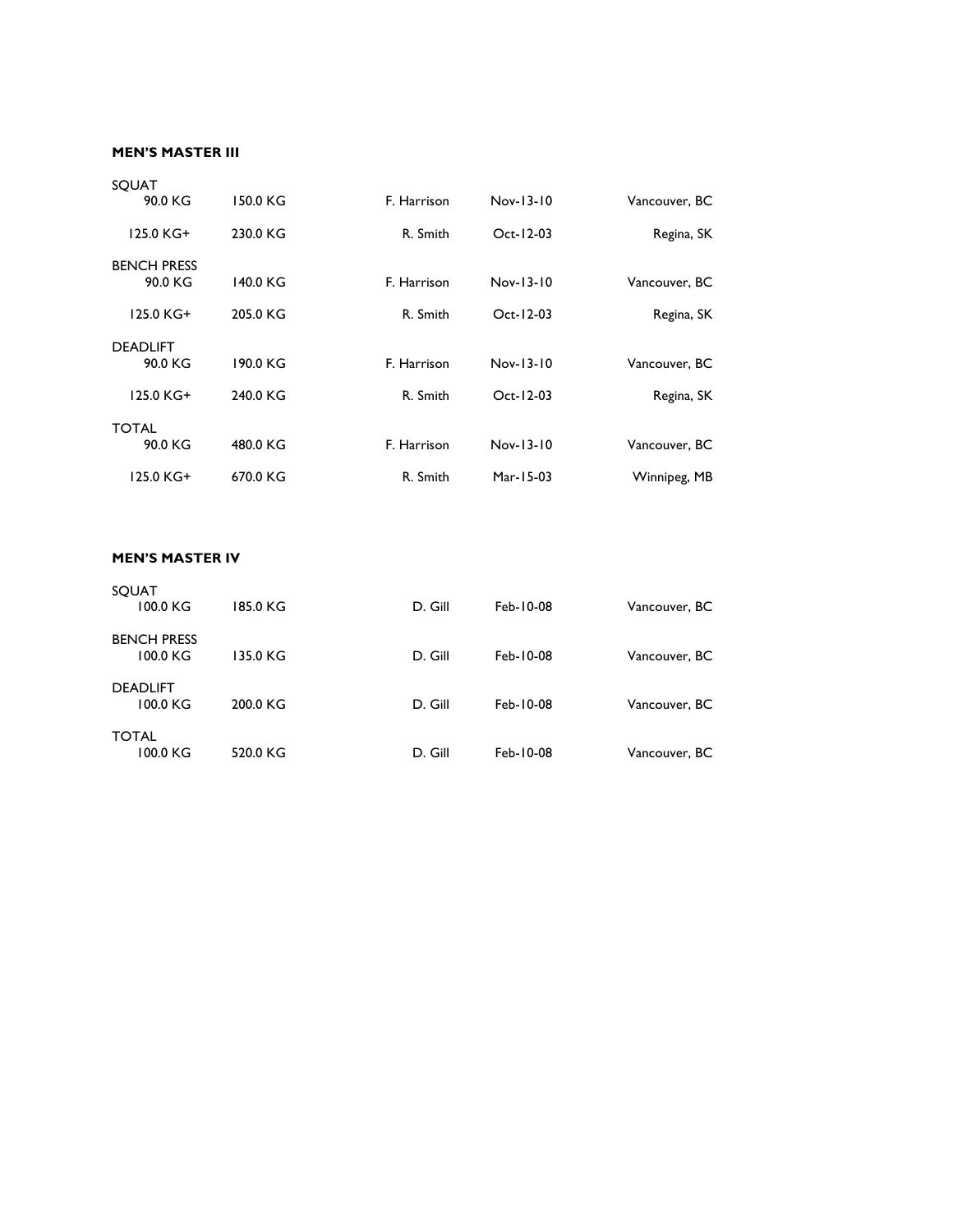# **WOMEN'S JUNIOR**

| 75.0 KG  | K. Ridout     | Feb-24-95 | Comox, BC        |
|----------|---------------|-----------|------------------|
| 105.0 KG | T. Lundahl    | Mar-28-87 | N. Vancouver, BC |
| 125.0 KG | L. MacDougall | May-21-93 | Edmonton, AB     |
| 147.5.KG | E. Rutko      | Apr-6-06  | Chilliwack, BC   |
| 137.5 KG | M. Power      | Nov-05-95 | Vancouver, BC    |
| 143.5 KG | S. Triplett   | Oct-10-93 | Chilliwack, BC   |
|          |               |           |                  |
| 55.0 KG  | D. Armstrong  | Feb-28-92 | Vernon, BC       |
| 65.0 KG  | T. Lundahl    | Mar-28-87 | N. Vancouver, BC |
| 70.0 KG  | T. Lundahl    | Oct-17-87 | Vancouver, BC    |
| 92.5.KG  | E. Rutko      | Apr-6-06  | Chilliwack, BC   |
| 75.0 KG  | M. Power      | Nov-05-95 | Vancouver, BC    |
| 65.0 KG  | S. Triplett   | Oct-10-93 | Chilliwack, BC   |
|          |               |           |                  |
| 110.0 KG | D. Armstrong  | Feb-28-92 | Vernon, BC       |
| 135.0 KG | T. Lundahl    | Mar-28-87 | N. Vancouver, BC |
| 146.0 KG | L. MacDougall | May-21-93 | Edmonton, AB     |
| 160.0 KG | T. Hargreaves | Feb-28-92 | Vernon, BC       |
| 147.5 KG | M. Power      | Nov-05-95 | Vancouver, BC    |
| 142.5 KG | S. Triplett   | Oct-10-93 | Chilliwack, BC   |
|          |               |           |                  |
| 237.5 KG | D. Armstrong  | Feb-28-92 | Vernon, BC       |
| 302.0 KG | T. Lundahl    | Mar-28-87 | N. Vancouver, BC |
| 335.0 KG | L. MacDougall | May-21-93 | Edmonton, AB     |
| 357.5 KG | T. Hargreaves | Feb-28-92 | Vernon, BC       |
| 360.0 KG | M. Power      | Nov-05-95 | Vancouver, BC    |
| 350.0 KG | S. Triplett   | Oct-10-93 | Chilliwack, BC   |
|          |               |           |                  |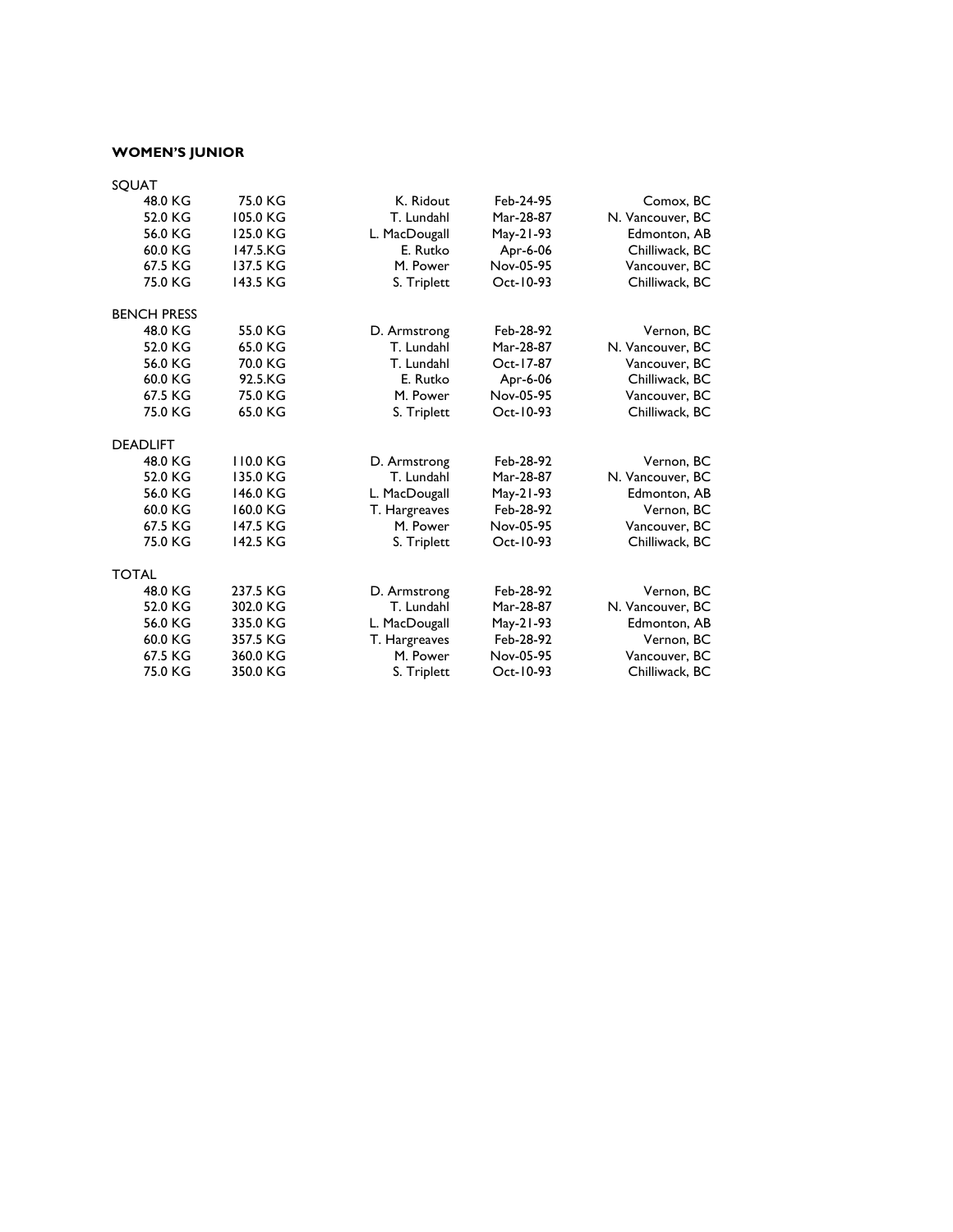#### **WOMEN'S OPEN**

| SQUAT              |          |                     |           |                |  |
|--------------------|----------|---------------------|-----------|----------------|--|
| 44.0 KG            | 77.5 KG  | M. Monsour          | Feb-24-95 | Comox, BC      |  |
| 48.0 KG            | 97.5 KG  | K. Silvester        | Feb-28-92 | Vernon, BC     |  |
| 52.0 KG            | 141.0 KG | J. Sandu            | Jan-28-07 | Vancouver, BC  |  |
| 56.0 KG            | 142.5 KG | R. Peterson         | Jun-18-88 | Duncan, BC     |  |
| 60.0 KG            | 152.5 KG | R. Heaslip          | Nov-12-94 | Vernon, BC     |  |
| 67.5 KG            | 162.5 KG | K. Dennis           | Nov-9-03  | Chilliwack, BC |  |
| 75.0 KG            | 162.5 KG | K. Dennis           | Feb-13-05 | Surrey, BC     |  |
| 90.0 KG            | 137.5 KG | E. Vannieuwenhuizen | Apr-6-06  | Chilliwack, BC |  |
| <b>BENCH PRESS</b> |          |                     |           |                |  |
| 44.0 KG            | 37.5 KG  | M. Monsour          | Feb-24-95 | Comox, BC      |  |
| 48.0 KG            | 55.0 KG  | N. Galdert          | Jan-24-87 | Vancouver, BC  |  |
| 52.0 KG            | 70.0 KG  | J. Sandu            | Nov-13-05 | Chilliwack, BC |  |
| 56.0 KG            | 85.0 KG  | R. Peterson         | Jun-18-88 | Duncan, BC     |  |
| 60.0 KG            | 87.5 KG  | R. Heaslip          | Aug-21-94 | Duncan, BC     |  |
| 67.5 KG            | 96.0 KG  | K. Dennis           | Apr-7-05  | Calgary, AB    |  |
| 75.0 KG            | 95.0 KG  | K. Dennis           | Feb-13-05 | Surrey, BC     |  |
| 90.0 KG            | 65.0 KG  | Z. MacBean          | Nov-12-94 | Vernon, BC     |  |
| <b>DEADLIFT</b>    |          |                     |           |                |  |
| 44.0 KG            | 95.0 KG  | M. Monsour          | Feb-24-95 | Comox, BC      |  |
| 48.0 KG            | 127.5 KG | J. Musaph           | Jan-24-87 | Vancouver, BC  |  |
| 52.0 KG            | 167.0 KG | J. Sandu            | Mar-29-07 | Dartmouth, NS  |  |
| 56.0 KG            | 157.5 KG | R. Peterson         | Jun-18-88 | Duncan, BC     |  |
| 60.0 KG            | 162.5 KG | V. Puharich         | Oct-13-86 | Vancouver, BC  |  |
| 67.5 KG            | 160.0 KG | R. Heaslip          | Nov-13-10 | Vancouver, BC  |  |
| 75.0 KG            | 157.5 KG | C. Walters          | Feb-28-92 | Vernon, BC     |  |
| 90.0 KG            | 132.5 KG | Z. MacBean          | Feb-24-95 | Comox, BC      |  |
| <b>TOTAL</b>       |          |                     |           |                |  |
| 44.0 KG            | 210.0 KG | M. Monsour          | Feb-24-95 | Comox, BC      |  |
| 48.0 KG            | 267.5 KG | J. Musaph           | Jan-24-87 | Vancouver, BC  |  |
| 52.0 KG            | 379.5 KG | J. Sandu            | Mar-29-07 | Dartmouth, BC  |  |
| 56.0 KG            | 385.0 KG | R. Peterson         | Jun-18-88 | Duncan, BC     |  |
| 60.0 KG            | 395.0 KG | R. Heaslip          | Feb-12-95 | Chilliwack, BC |  |
| 67.5 KG            | 405.0 KG | K. Dennis           | Apr-7-05  | Calgary, AB    |  |
| 75.0 KG            | 407.5 KG | K. Dennis           | Feb-13-05 | Surrey, BC     |  |
| 90.0 KG            | 325.0 KG | E. Vannieuwenhuizen | Apr-6-06  | Chilliwack, BC |  |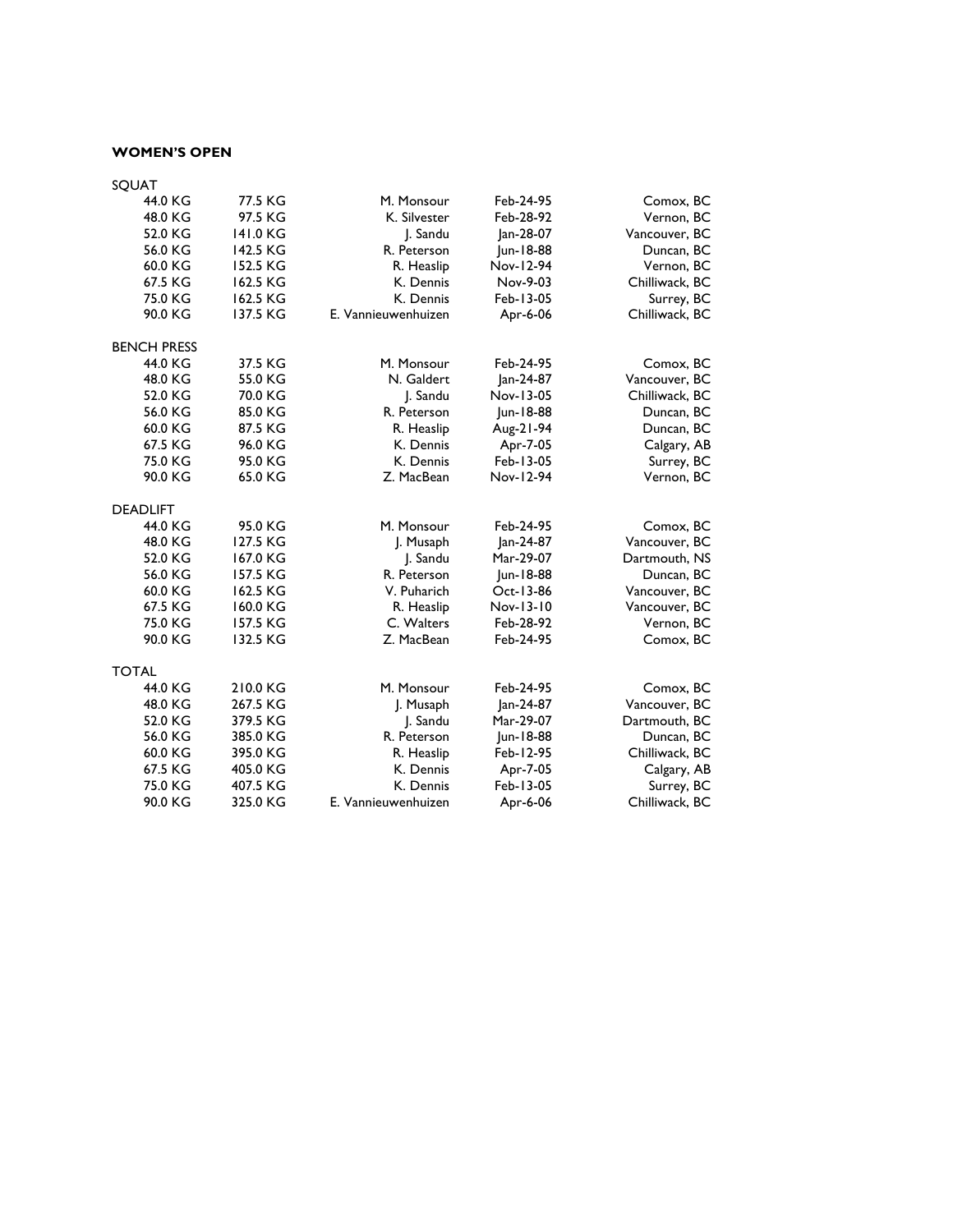### **WOMEN'S MASTER I**

| SQUAT              |          |             |             |               |
|--------------------|----------|-------------|-------------|---------------|
| 52.0 KG            | 141.0 KG | J. Sandu    | Jan-28-07   | Vancouver, BC |
| 56.0 KG            | 121.0 KG | J. Sandu    | Jun-26-04   | Kelowna, BC   |
| 60.0 KG            | 150.0 KG | V. Puharich | Jan-24-87   | Vancouver, BC |
| 67.5 KG            | 140.0 KG | R. Heaslip  | Nov-13-10   | Vancouver, BC |
| 75.0 KG            | 145.0 KG | K. Dennis   | $ an-31-10$ | Vancouver, BC |
| <b>BENCH PRESS</b> |          |             |             |               |
| 52.0 KG            | 72.5 KG  | J. Sandu    | Mar-29-07   | Dartmouth, NS |
| 56.0 KG            | 70.0 KG  | P. Ling     | Feb-25-00   | Moose Jaw, SK |
| 60.0 KG            | 80.0 KG  | V. Puharich | Oct-13-86   | Vancouver, BC |
| 67.5 KG            | 81.0 KG  | R. Heaslip  | Nov-13-10   | Vancouver, BC |
| 75.0 KG            | 72.5 KG  | J. Smith    | Jun-26-05   | Vancouver, BC |
| <b>DEADLIFT</b>    |          |             |             |               |
| 52.0 KG            | 167.0 KG | J. Sandu    | Mar-29-07   | Dartmouth, NS |
| 56.0 KG            | 146.0 KG | J. Sandu    | Jun-26-04   | Kelowna, BC   |
| 60.0 KG            | 162.5 KG | V. Puharich | Oct-13-86   | Vancouver, BC |
| 67.5 KG            | 160.0 KG | R. Heaslip  | Nov-13-10   | Vancouver, BC |
| 75.0 KG            | 140.0 KG | K. Dennis   | Nov-13-10   | Vancouver, BC |
| <b>TOTAL</b>       |          |             |             |               |
| 52.0 KG            | 379.5 KG | J. Sandu    | Mar-29-07   | Dartmouth, BC |
| 56.0 KG            | 330.0 KG | J. Sandu    | Jun-26-04   | Kelowna, BC   |
| 60.0 KG            | 392.5 KG | V. Puharich | Jan-24-87   | Vancouver, BC |
| 67.5 KG            | 381.0 KG | R. Heaslip  | Nov-13-10   | Vancouver, BC |
| 75.0 KG            | 350.0 KG | K. Dennis   | $ an-31-10$ | Vancouver, BC |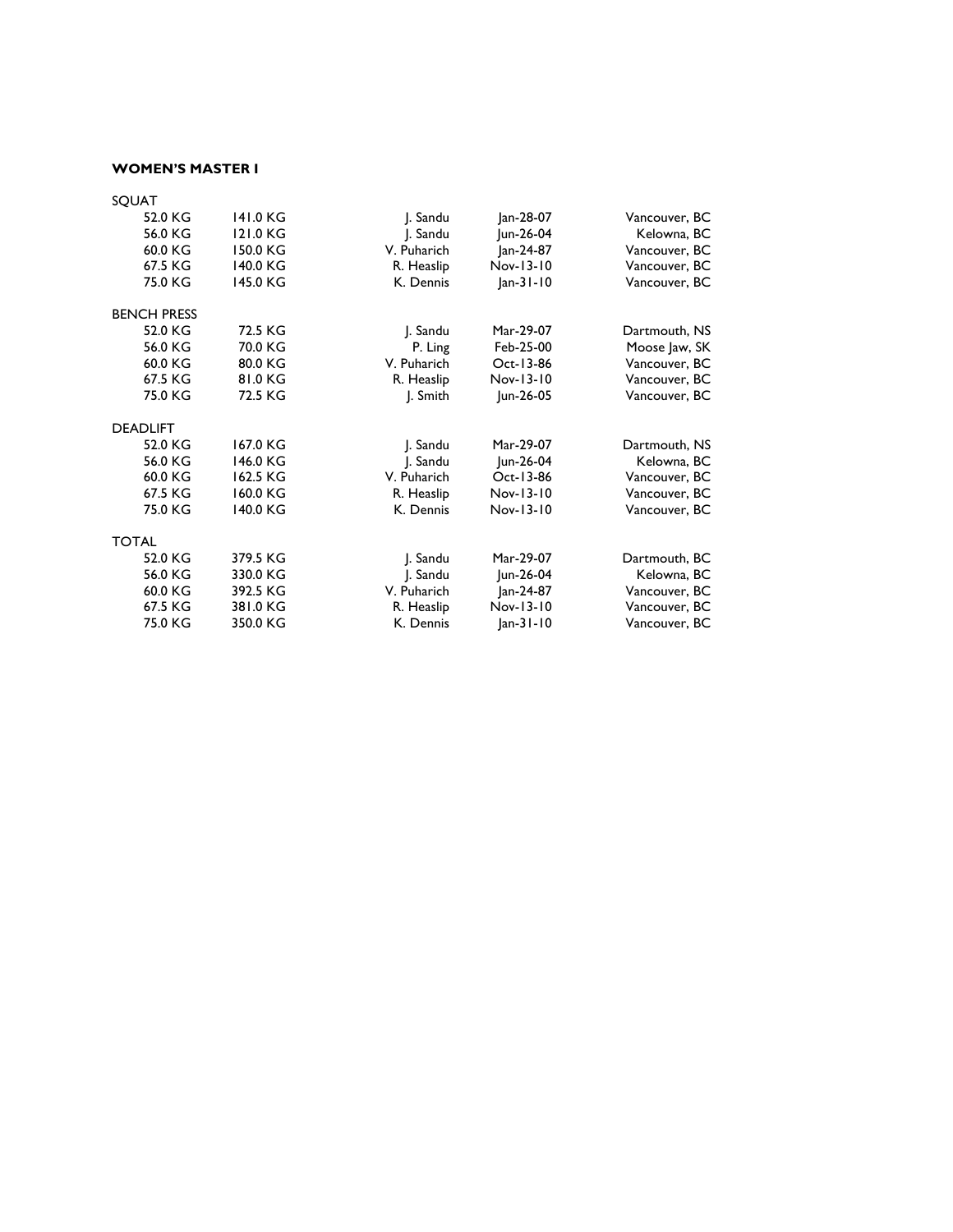### **WOMEN'S MASTER II**

| SQUAT              |          |            |           |                |
|--------------------|----------|------------|-----------|----------------|
| 52.0 KG            | 141.0 KG | J. Sandu   | Jan-28-07 | Vancouver, BC  |
| 56.0 KG            | 117.5KG  | P. Ling    | Mar-14-03 | Winnipeg, MB   |
| 60.0 KG            | 125.0 KG | P. Ling    | Oct-18-02 | Calgary, AB    |
| 67.5 KG            | 140.0 KG | R. Heaslip | Nov-13-10 | Vancouver, BC  |
| 75.0 KG            | 130.0 KG | J. Smith   | Mar-29-07 | Dartmouth, NS  |
| <b>BENCH PRESS</b> |          |            |           |                |
| 52.0 KG            | 72.5 KG  | J. Sandu   | Mar-29-07 | Dartmouth, NS  |
| 56.0 KG            | 70.0 KG  | P. Ling    | Mar-14-03 | Winnipeg, MB   |
| 60.0 KG            | 75.0 KG  | P. Ling    | Oct-18-02 | Calgary, AB    |
| 67.5 KG            | 81.0 KG  | R. Heaslip | Nov-13-10 | Vancouver, BC  |
| 75.0 KG            | 77.5 KG  | J. Smith   | Apr-6-06  | Chilliwack, BC |
| <b>DEADLIFT</b>    |          |            |           |                |
| 52.0 KG            | 167.0 KG | J. Sandu   | Mar-29-07 | Dartmouth, NS  |
| 56.0 KG            | 145.0 KG | P. Ling    | Mar-14-03 | Winnipeg, MB   |
| 60.0 KG            | 157.5 KG | P. Ling    | Oct-18-02 | Calgary, AB    |
| 67.5 KG            | 160.0 KG | R. Heaslip | Nov-13-10 | Vancouver, BC  |
| 75.0 KG            | 122.0 KG | J. Smith   | Nov-5-06  | Chilliwack, BC |
| <b>TOTAL</b>       |          |            |           |                |
| 52.0 KG            | 379.5 KG | J. Sandu   | Mar-29-07 | Dartmouth, BC  |
| 56.0 KG            | 332.5 KG | P. Ling    | Mar-14-03 | Winnipeg, MB   |
| 60.0 KG            | 352.5 KG | P. Ling    | Oct-18-02 | Calgary, AB    |
| 67.5 KG            | 381.0 KG | R. Heaslip | Nov-13-10 | Vancouver, BC  |
| 75.0 KG            | 332.0 KG | J. Smith   | Mar-29-07 | Dartmouth, NS  |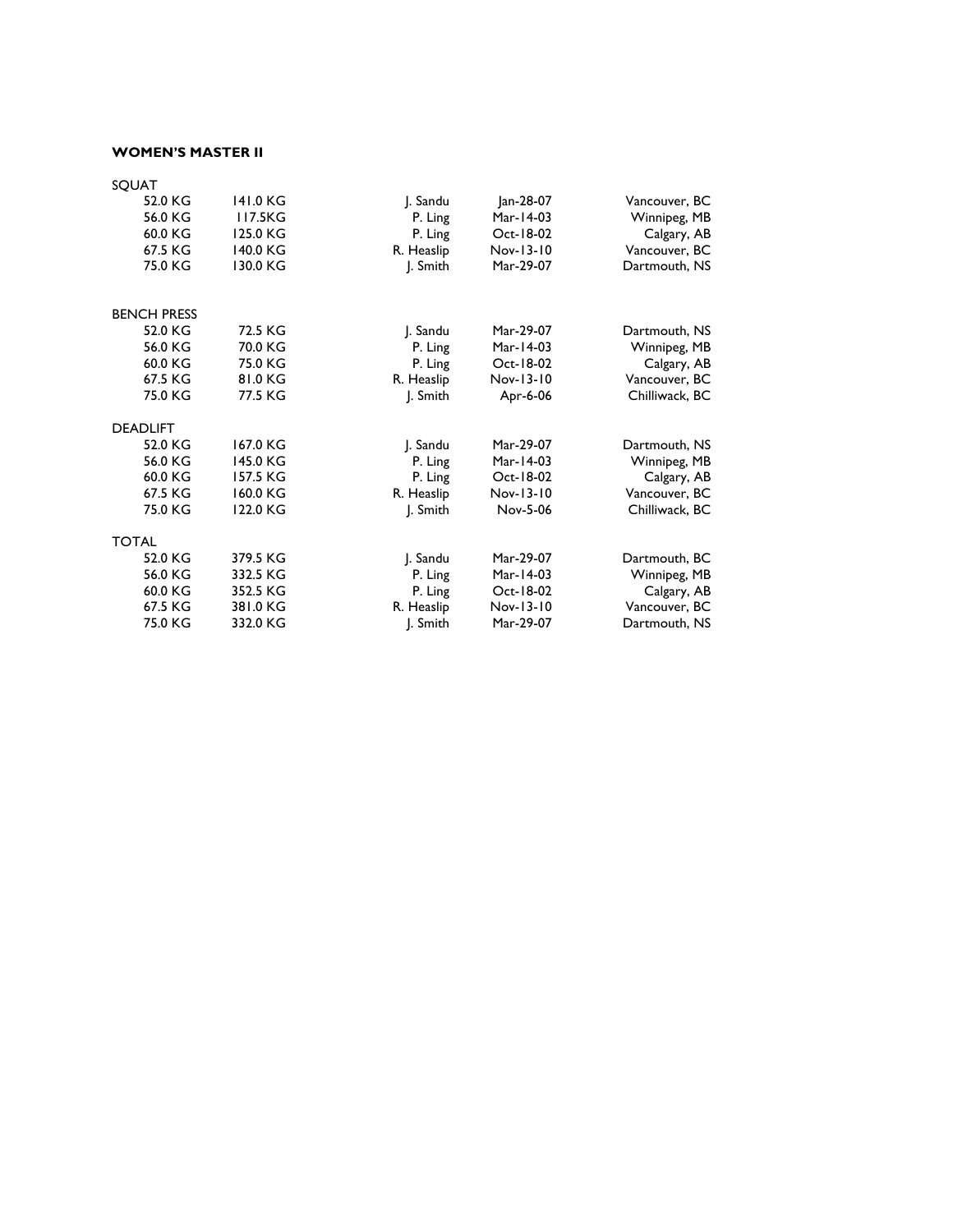



#### **BC PROVINCIAL BENCH PRESS SINGLE-LIFT RECORDS**

# **MEN'S SUB-JUNIOR**

| 56.0 KG             | 42.5 KG  | J. Aujla     | Feb-10-08   | Vancouver, BC     |
|---------------------|----------|--------------|-------------|-------------------|
| 60.0 KG             | 55.0 KG  | D. Gill Jr   | Feb-15-09   | Vancouver, BC     |
| 67.5 KG             | 85.0 KG  | J. Lu        | $ un-13-10$ | Vancouver, BC     |
| 75.0 KG             | 87.5 KG  | C. Richey    | Jan-31-10   | Vancouver, BC     |
| 82.5 KG             | 122.5KG  | M. Miller    | Jun-15-08   | Vancouver, BC     |
| 90.0 KG             | 127.5 KG | J. Sharples  | Jun-13-10   | Vancouver, BC     |
| 100.0 KG            | 147.5 KG | G. Yee       | Feb-10-08   | Vancouver, BC     |
| 110.0 KG            | 147.5 KG | G.Yee        | Jun-15-08   | Vancouver, BC     |
| 125.0 KG+           | 150.0 KG | M. Cho       | $ un-13-10$ | Vancouver, BC     |
| <b>MEN'S JUNIOR</b> |          |              |             |                   |
| 52.0 KG             | 137.5 KG | L. Chow      | Jun-04-88   | Winnipeg, MB      |
| 56.0 KG             | 142.5 KG | L. Chow      | Oct-16-88   | Vancouver, BC     |
| 67.5 KG             | 145.0 KG | D. Baker     | Mar-12-89   | Vancouver, BC     |
| 75.0 KG             | 142.5 KG | J. D'Andrea  | Apr-12-97   | Williams Lake, BC |
| 82.5 KG             | 146.0 KG | R. Lucas     | Jun-03-07   | Vancouver, BC     |
| 90.0 KG             | 170.0 KG | G. Langfield | Mar-11-90   | Vancouver, BC     |
| 100.0KG             | 182.5 KG | N. Higginson | Nov-13-05   | Chilliwack, BC    |
| 110.0KG             | 172.5 KG | J. Hancock   | Nov-13-05   | Vancouver, BC     |
| 125.0KG             | 200.0 KG | E. Brost     | Mar-12-89   | Vancouver, BC     |
| 125.0KG+            | 197.5KG  | S. Kaufman   | Jun-05-88   | Winnipeg, MB      |
| <b>MEN'S OPEN</b>   |          |              |             |                   |
| 52.5 KG             | 137.5 KG | L. Chow      | Feb-21-88   | Surrey, BC        |
| 56.0 KG             | 142.5 KG | L. Chow      | Oct-16-88   | Vancouver, BC     |
| 60.0 KG             | 127.5 KG | L. Chow      | Oct-03-91   | Chilliwack, BC    |
| 67.5 KG             | 145.0 KG | D. Baker     | Mar-12-89   | Vancouver, BC     |
| 75.0 KG             | 165.0 KG | J. Lee       | Jun-24-04   | Kelowna, BC       |
| 82.5 KG             | 172.5 KG | S. Moir      | Nov-01-02   | Vancouver, BC     |
| 90.0 KG             | 192.5 KG | T. Tomra     | Nov-14-04   | Chilliwack, BC    |
| 100.0KG             | 255.0 KG | J. Arnold    | Nov-13-05   | Chilliwack, BC    |
| 110.0 KG            | 242.5 KG | J. Arnold    | Aug-11-07   | Kelowna, BC       |
| 125.0KG             | 230.0 KG | R. Nowazek   | Jun-17-89   | Kitchener, ON     |
| 125.0KG+            | 237.5 KG | R. Nowazek   | Jun-19-93   | Duncan, BC        |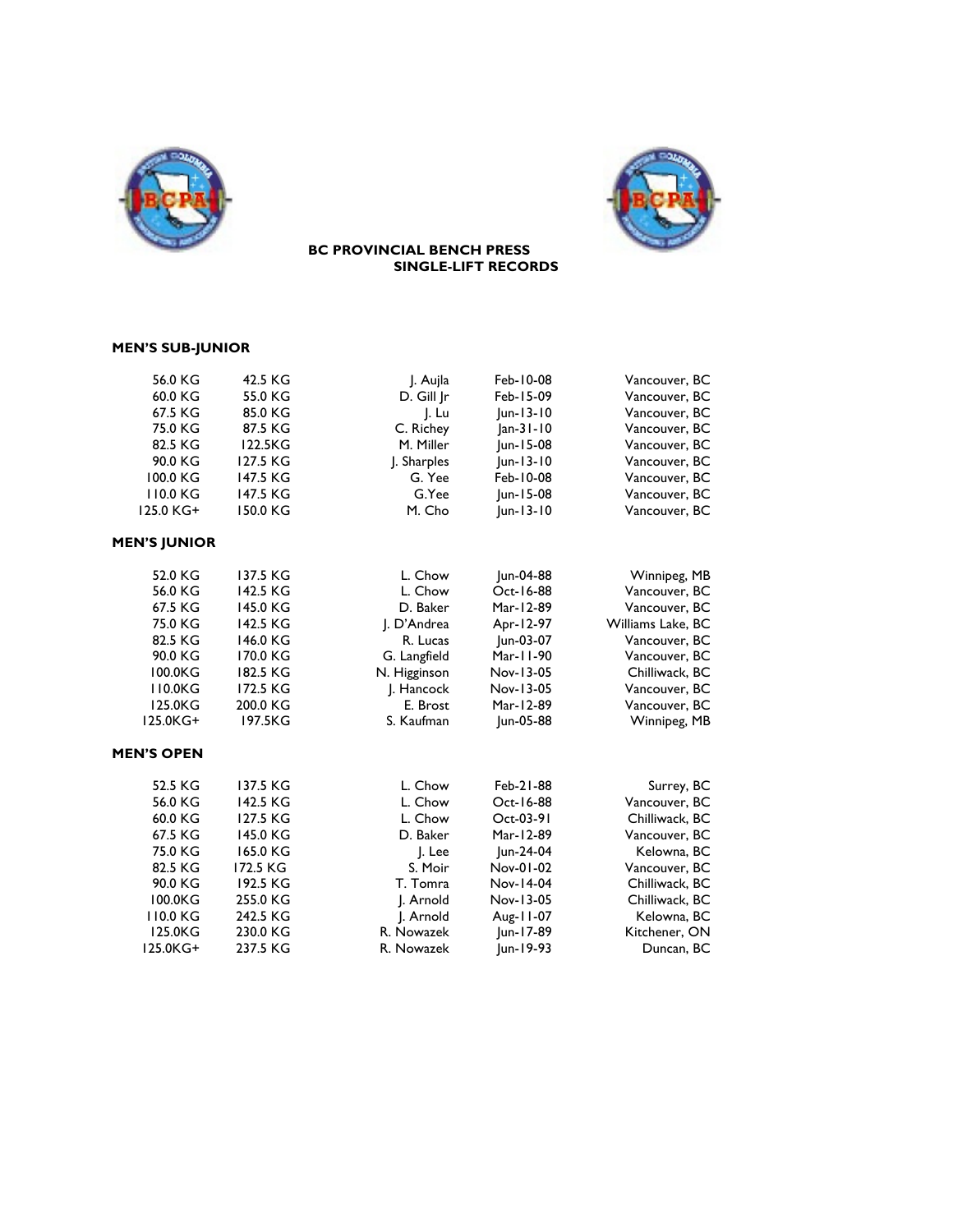#### **MEN'S MASTER 1**

| 56.0 KG                | 90.0 KG  | G. McCreath        | Mar-11-90 | Vancouver, BC     |
|------------------------|----------|--------------------|-----------|-------------------|
| 60.0 KG                | 92.5 KG  | G. McCreath        | Oct-22-89 | Vancouver, BC     |
| 67.5 KG                | 120.0 KG | K. Boschma         | Jun-15-08 | Vancouver, BC     |
| 75.0 KG                | 160.5 KG | B. You             | Nov-13-10 | Vancouver, BC     |
| 82.5 KG                | 182.5 KG | V. Courville       | Apr-6-06  | Chilliwack, BC    |
| 90.0 KG                | 192.5 KG | T. Tomra           | Nov-14-04 | Chilliwack, BC    |
| 100.0 KG               | 191.0 KG | D. Froese          | Nov-13-05 | Chilliwack, BC    |
| 110.0 KG               | 242.5 KG | J. Arnold          | Aug-11-07 | Kelowna, BC       |
| 125.0 KG               | 212.5 KG | W. Quayle          | Nov-04-07 | Chilliwack, BC    |
| 125.0 KG+              | 242.5 KG | R. Nowazek         | Jun-19-93 | Duncan, BC        |
| <b>MEN'S MASTER II</b> |          |                    |           |                   |
| 67.5 KG                | 72.5 KG  | M. Young           | Nov-11-01 | Williams Lake, BC |
| 75.0 KG                | 112.5 KG | G. Kirstick        | Nov-11-01 | Williams Lake, BC |
| 82.5 KG                | 140.0 KG | M. Vezina          | Apr-03-09 | Moose Jaw, SK     |
| 90.0 KG                | 171.0 KG | <b>B.</b> Bradshaw | May-25-03 | Vancouver, BC     |
| 100.0 KG               | 191.0 KG | D. Froese          | Nov-13-05 | Chilliwack, BC    |
| 125.0 KG               | 167.5 KG | G. Armour          | Nov-02-08 | Vancouver, BC     |
| 125.0 KG+              | 215.0 KG | R. Smith           | Apr-18-04 | Vancouver, BC     |
| MEN'S MASTER III       |          |                    |           |                   |
| 90.0 KG                | 140.0 KG | F. Harrison        | Nov-13-10 | Vancouver, BC     |
| 100.0 KG               | 135.0 KG | D. Gill            | Feb-10-08 | Vancouver, BC     |
| 125.0 KG+              | 227.5 KG | R. Smith           | Feb-12-06 | Vancouver, BC     |
| <b>MEN'S MASTER IV</b> |          |                    |           |                   |
| 100.0 KG               | 135.0 KG | D. Gill            | Feb-10-08 | Vancouver, BC     |